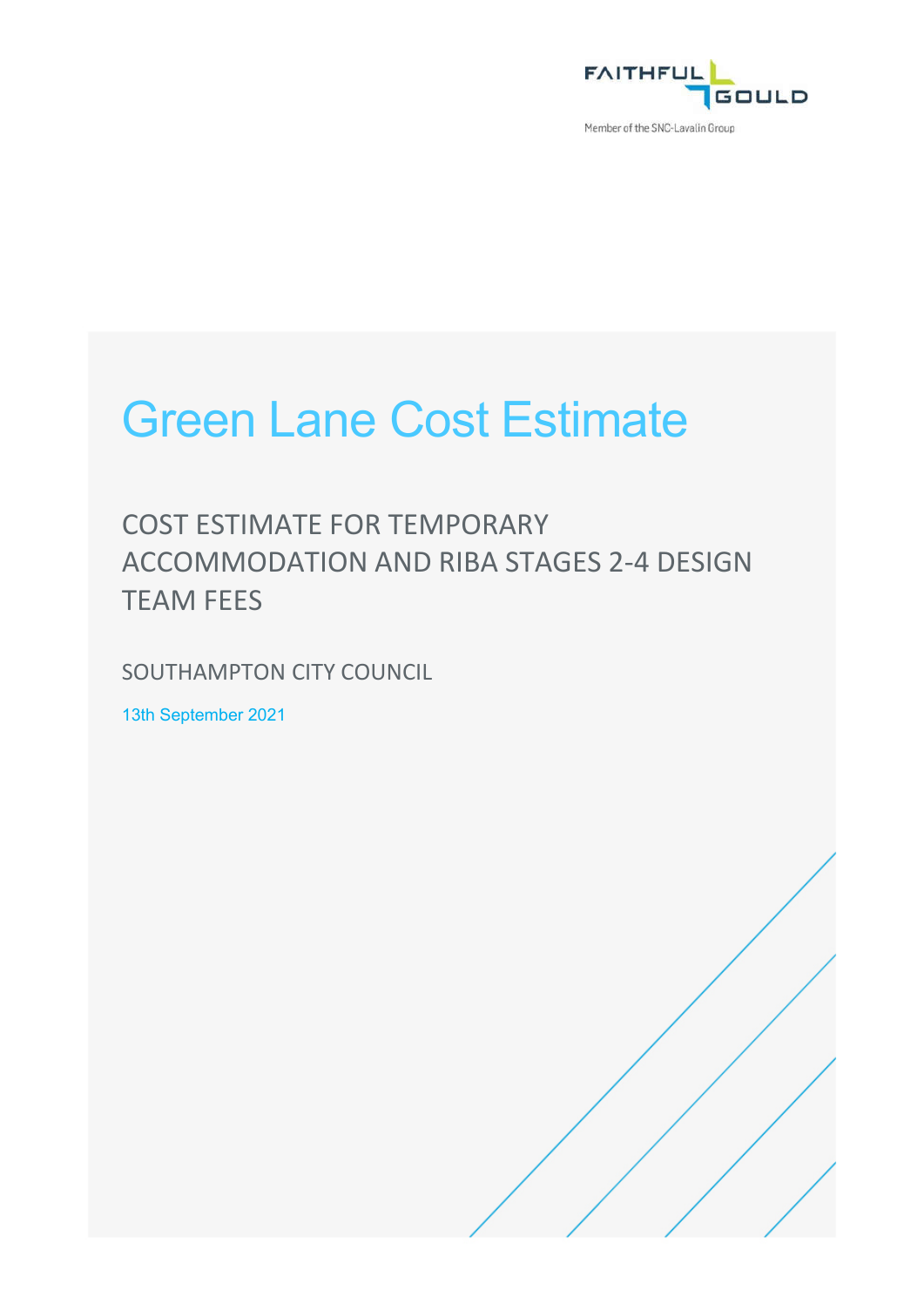### **Document Status**

| <b>Document status</b> |             |               |                    |            |                      |
|------------------------|-------------|---------------|--------------------|------------|----------------------|
| <b>Revision</b>        | <b>Date</b> | <b>Status</b> | <b>Prepared by</b> | Checked by | <b>Authorised by</b> |
|                        |             |               |                    |            |                      |
| 0                      | 19/07/2021  | 1st Issue     | N. Jarvis          | C. Garside | M. Trask             |
|                        | 03/09/2021  | 2nd Issued    | N. Jarvis          | N. Fawcett | N. Fawcett           |
| 2                      | 09/09/2021  | Temporary     | N. Jarvis          | C. Osborne |                      |
| 3                      | 13/09/2021  | Temporary     | N. Jarvis          | C. Osborne |                      |
|                        |             |               |                    |            |                      |
|                        |             |               |                    |            |                      |
|                        |             |               |                    |            |                      |
|                        |             |               |                    |            |                      |
|                        |             |               |                    |            |                      |

#### **Disclaimer**

This document and its contents have been prepared and are intended solely for Southampton City Council's information and use in relation to the proposed development at Green Lane, Southampton.

Faithful+Gould assumes no responsibility to any other party in respect of or arising out of or in connection with this document and/or its contents.

////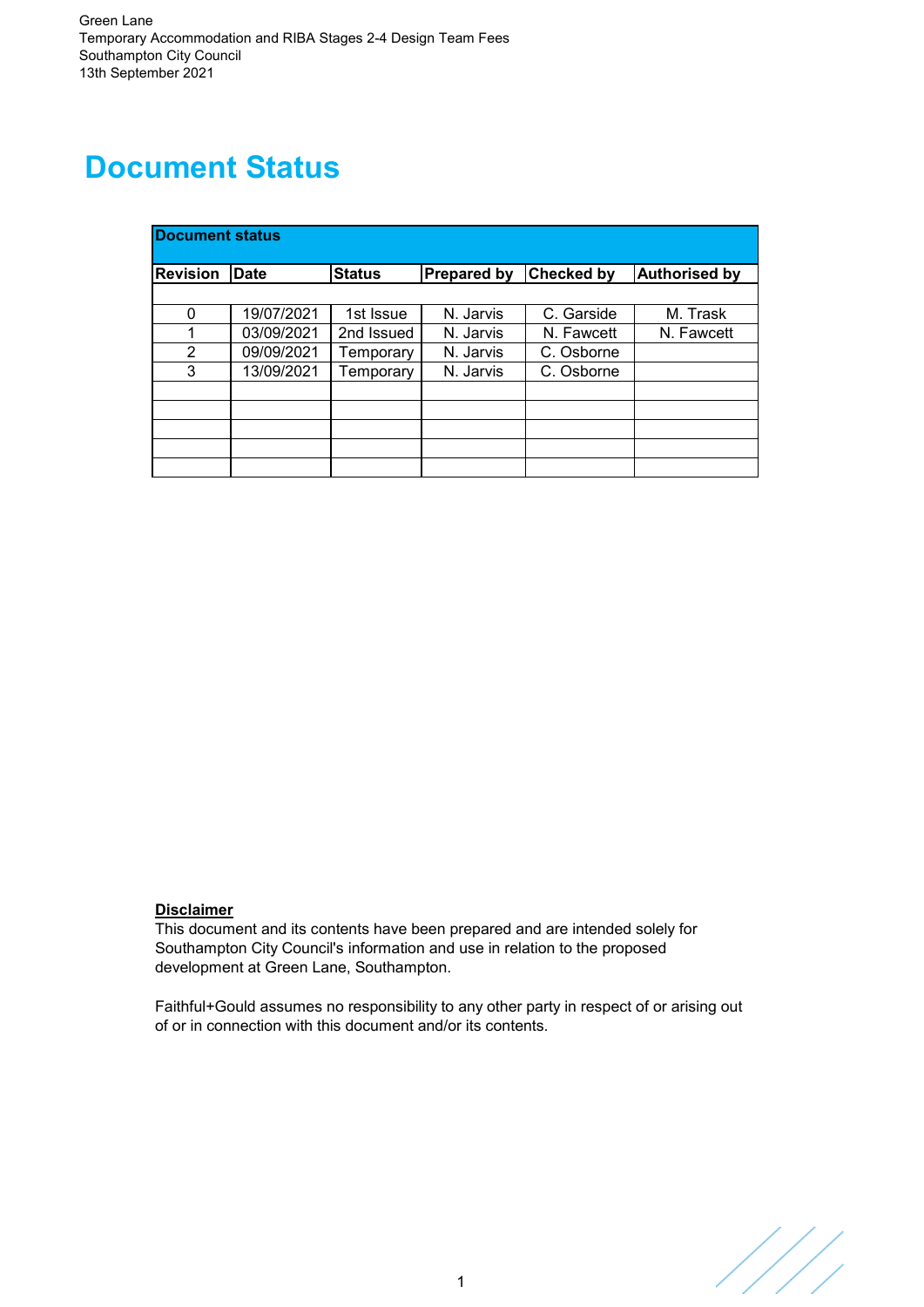### **Contents**

| <b>Document Status</b>                           |   |
|--------------------------------------------------|---|
| <b>Executive Summary</b>                         | 3 |
| Schedule of Information Used and Key Assumptions | 4 |
| <b>Risks</b>                                     | 6 |
| <b>Exclusions</b>                                | 7 |
| Temporary Accommodation Build-up                 | 8 |

////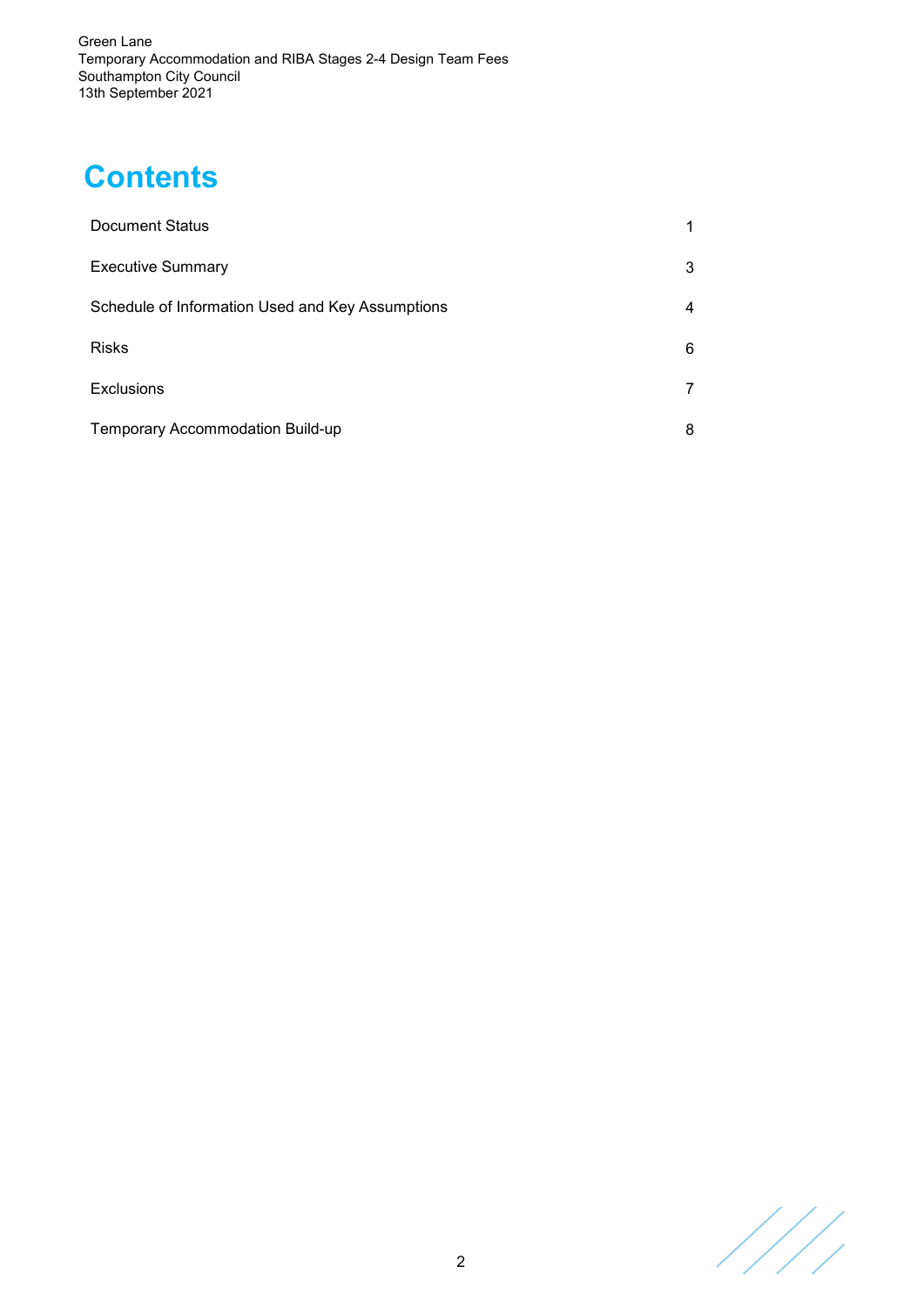### **Executive Summary**

The site at Green Lane will require temporary accommodation for pupils while the main construction work is undertaken. It is assumed the temporary accommodation will be required for the duration of the works. The estimate is based on accommodation of 850m2.

Included within this report is a schedule of information used in preparation of this cost estimate, a list of key assumptions and exclusions.

The feasibility cost estimate includes inflation to 3Q2022 as stated in the assumptions.

#### **SUMMARY OF PROJECT COSTS**

The project construction cost including contingency and fees is:

Temporary School Accommodation **£1,480,000**

Design Team Fees and Surveys

| Design Team RIBA Stage 2-4 (60% less fees already spent) | £725,000 |
|----------------------------------------------------------|----------|
| Surveys                                                  | £75,000  |

#### **Total Professional Fees and Surveys for RIBA Stage 2-4**

Approximate Cash Flow Forecast

|                         | <b>Financial Year</b> |       |             |
|-------------------------|-----------------------|-------|-------------|
|                         | 22/23                 | 23/24 |             |
| Temporary Accommodation | £914.500.00           |       | £565,500.00 |

**£800,000**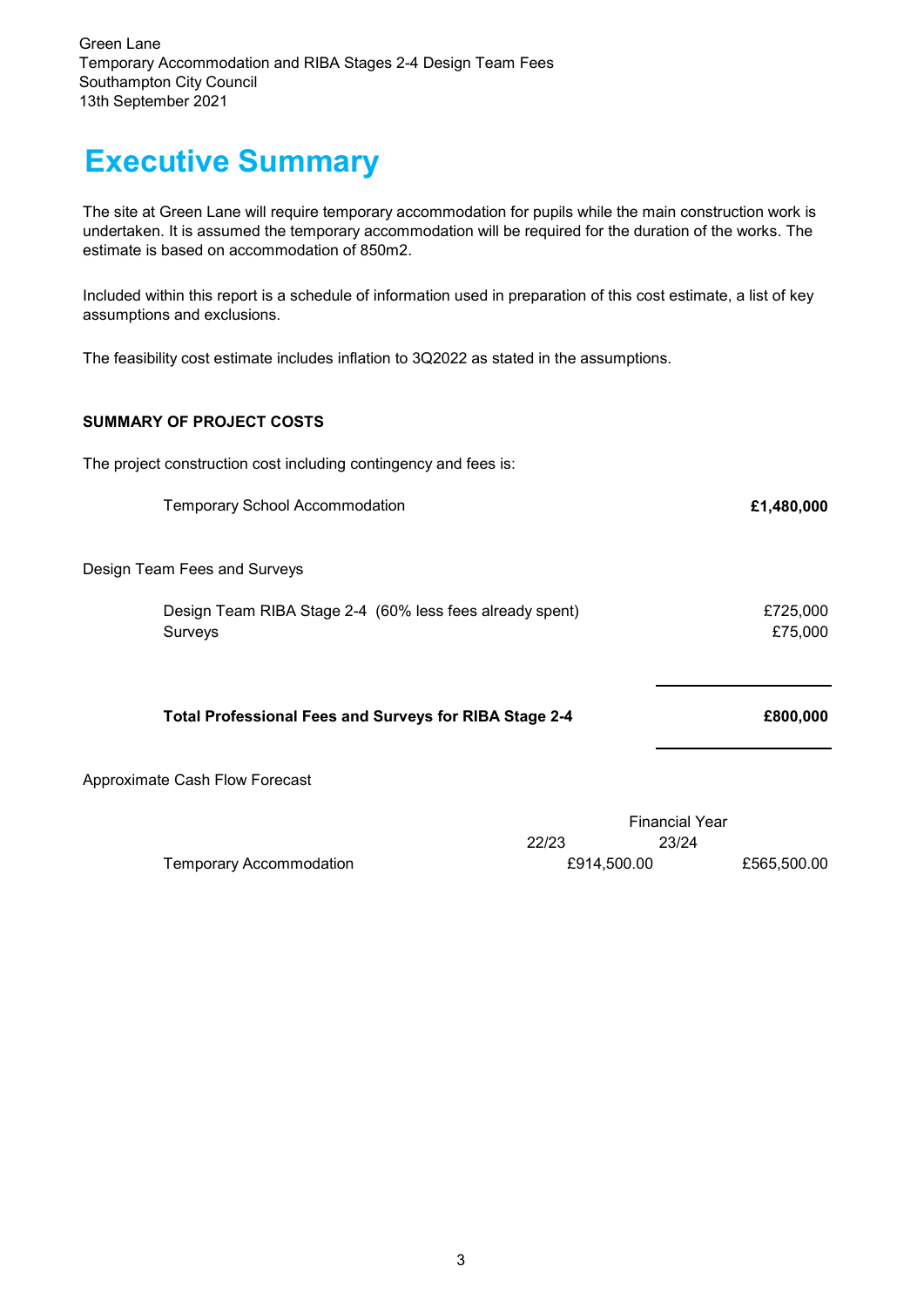# **Schedule of Information Used**

· Information;

Email from Claire Doble to Ben Christian 26/08/2021 12:37 Title "21-1148 P2+3 Green Lane" Meeting between Paul Capocci (SCC), Claire Doble (SCC), Tom Balme (F+G), Christina Osborne (F+G) and Nick Jarvis (F+G). 13th September 2021 10:30-11:30.

# **Key Assumptions**

The following considerations and assumptions made during the production of the estimate;

- · The estimate is based on assumptions made by F+G. Therefore it includes for 6nr classrooms, accommodation for approximately 25nr staff, reception/ admin area, 3nr office areas, accessible toilets and facilities, and a dining space suitable for 45nr pupils. A GIA has been assumed at 850m2 for these items.
- · Inflation has been allowed from Q3 2021 to Q3 2022 based on BCIS for the temporary school.
- · The capacity of the accommodation is to be 50 pupils.
- · No allowances have been made for asbestos removal/ containment. Surveys will be required to understand the extent of any asbestos.
- · Quantities are approximate. Detailed design and drawings will enable accurate measures to take place.
- · M&E prelims and OHP have been included at 12% against relevant items.
- · Prelims have been allowed for preparations and installation, while OH&P at 7%. This reflects average uplifts for refurbishment works.
- · A contingency of 15% has been allowed for.
- · Project/ Design fees have been included for at 12.5%.
- · It is assumed the buildings will be unoccupied no disruption will be caused to the work area.
- · The temporary school is to be self-sufficient with connections branching off from existing services installed. The connections for the temporary school will be extended to connect the MMC classrooms.
- · It is assumed the temporary accommadation will be on-site for 70wks. If the programme is unachievable or the accommodation stays on-site longer than anticipated additional costs will be incurred on a time basis. A contingency has been included for the Jan-April term.
- · It is assumed the temporary school will be placed on pad foundations on the grass pitches.
- · No specialist SEN installations have been allowed for the temporary school.
- · An allowance of £5,000 has been made for surveys.
- · An allowance of £1,250 per pupil has been made for FF&E as per discussions on the 13/09/21.

///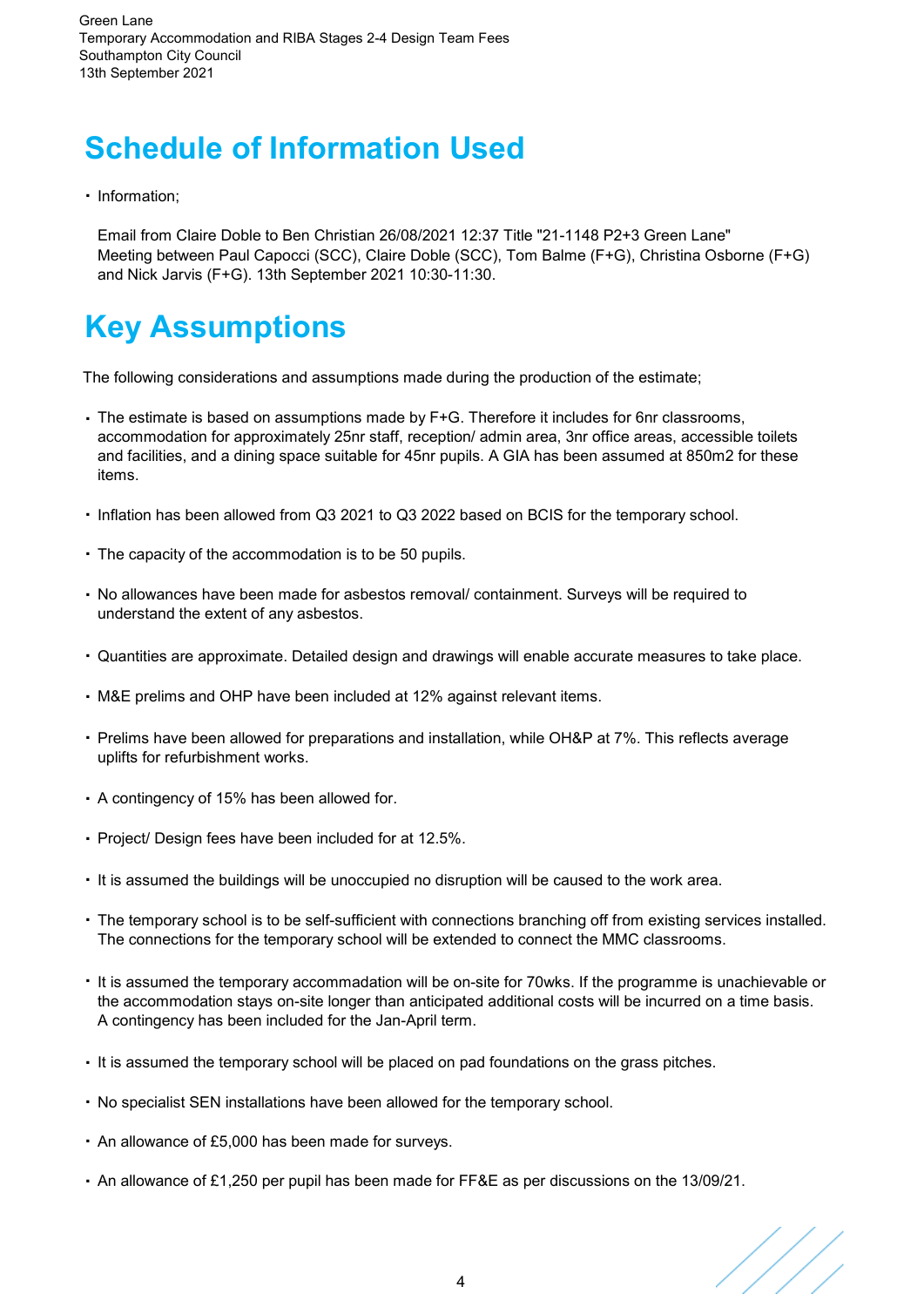· It is assumed the temporary accommadation will be heated through electric raditors.

////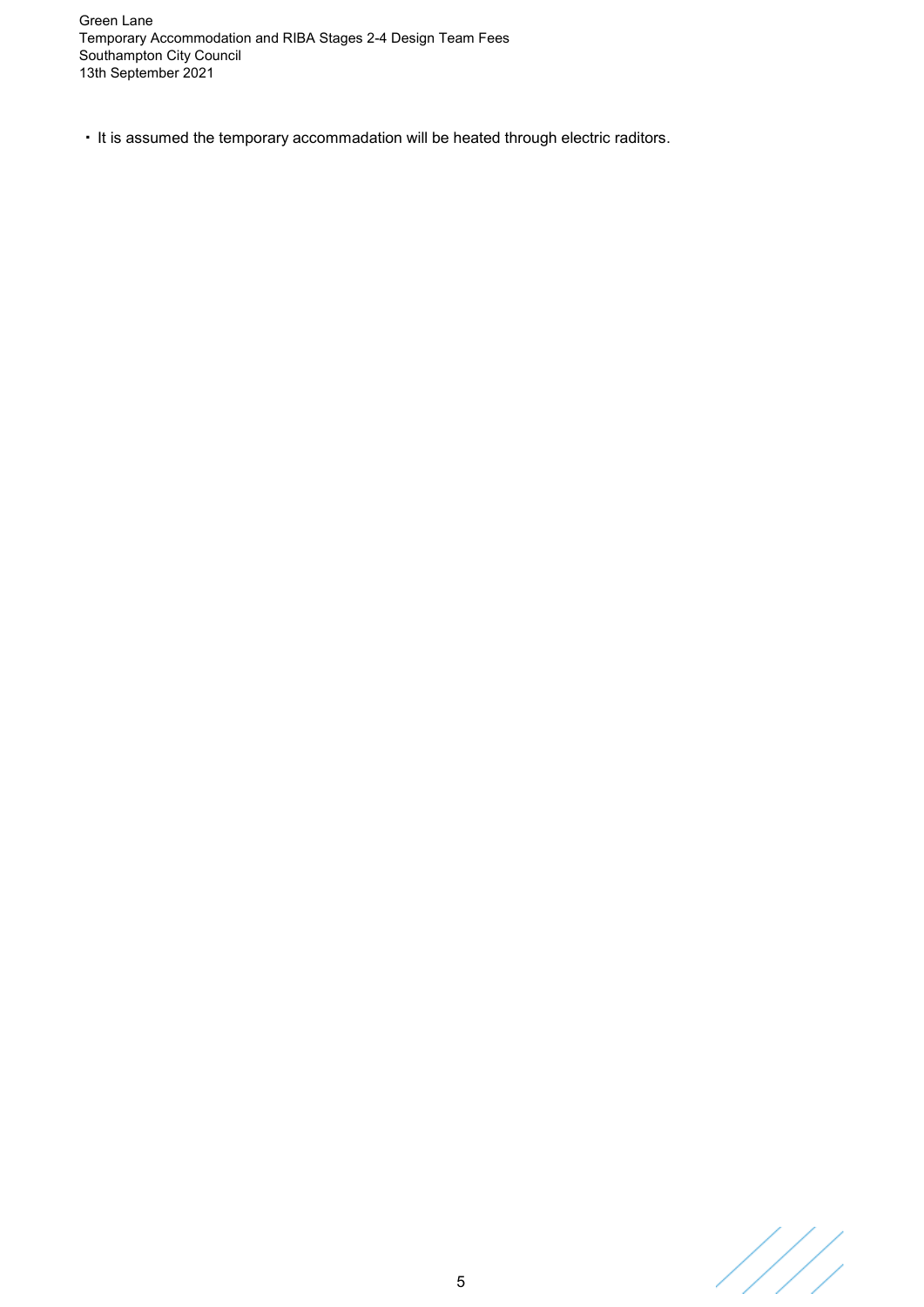# **Risks**

In the process of compiling the feasibility cost estimate the following items have been identified as potential risks to the projected out turn costs:

- · Ground contamination and unforeseen ground conditions.
- · Asbestos.
- · Planning permission.
- · Access to site.
- · Change of Client requirements.
- · Unforeseen market conditions following Covid-19 and Brexit.
- · Contractor insolvency.
- · Outcomes of required surveys including but not limited to; structural, fire and asbestos R&D.
- · Temporary school specification inappropriate due to the requirements of the pupils.
- · Programme extension leading to longer hire duration for the temporary school.
- · Sports England dispensation

///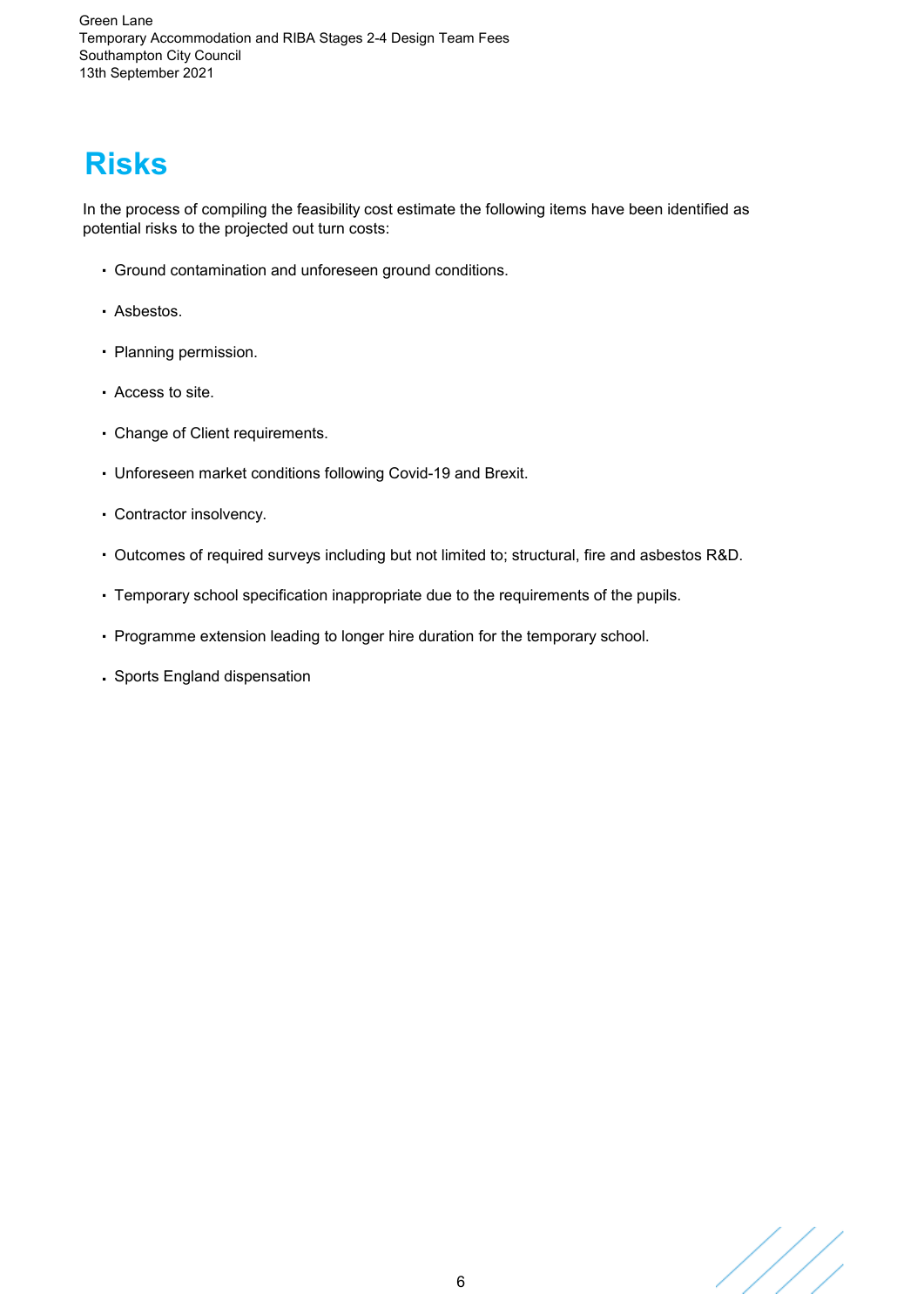## **Exclusions**

The following items are excluded from our cost estimates:

- Value Added Tax.
- Section 106/278 Agreements.
- · Out of hours working.
- Further reinforcement of the local statutory services infrastructure.
- · Any costs associated with flood risk mitigation.
- · Client internal management costs.
- · Highways and off site works have not been included for.
- · Modifications to statutory services including gas, electricity, water, comms and sewage outside of the site boundary.
- Service diversions over and above provisional and risk allowances.
- Planning issues
- · Archaeological and ecological issues including bat mitigation/provision of new habitats.
- · Works to existing optical fibre services.
- Costs arising from Party Wall and Rights to Light issues.
- · Phasing.
- Tree Preservation Orders.
- Oversailing costs and associated licences.
- · Changes in legislation
- Additional employer costs.
- Removal or disposal of asbestos or hazardous materials.
- · Radon.
- Ecological issues and implications of any environmental surveys.

///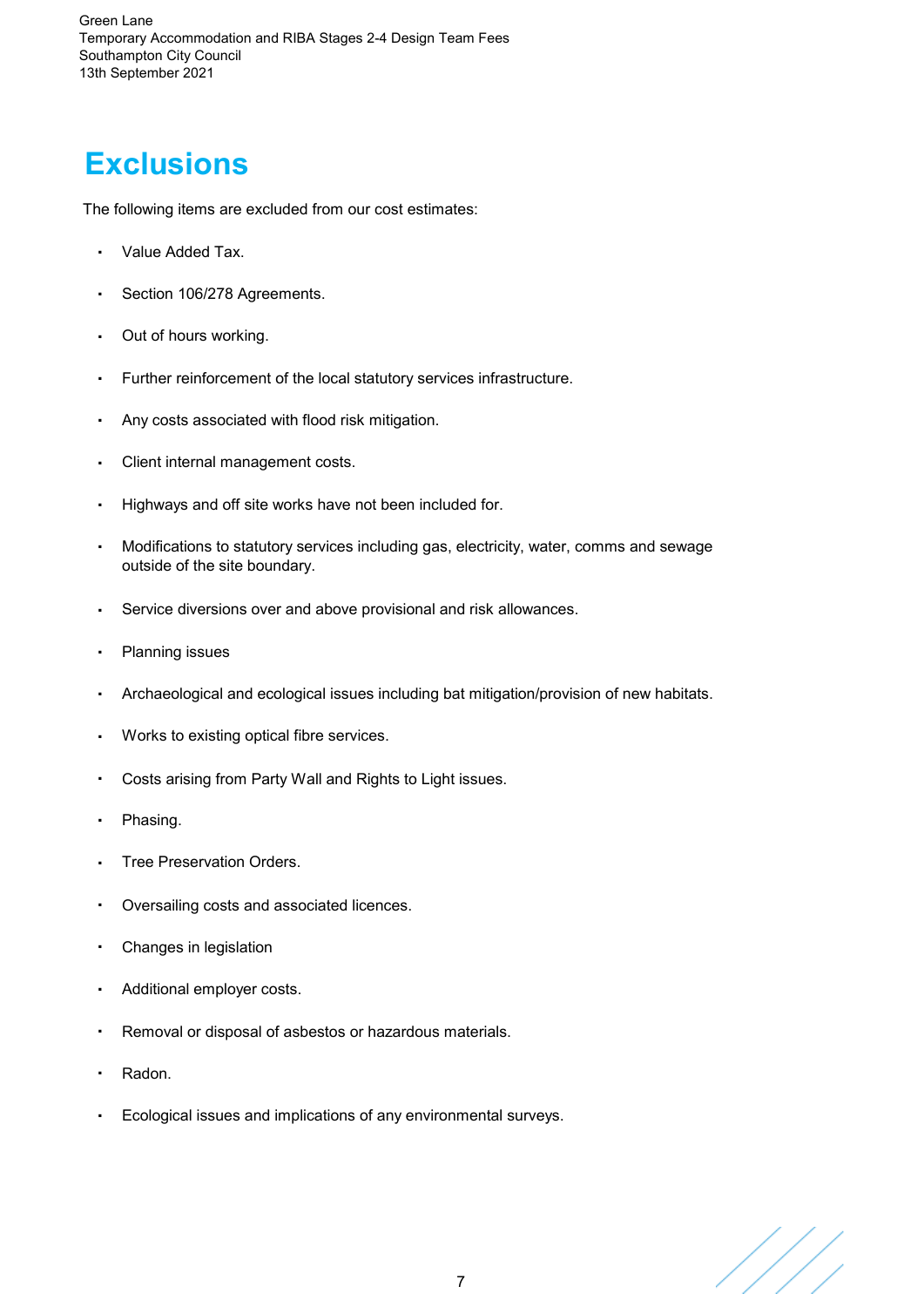### **Temporary Accommodation**

| Item   | <b>Description</b>                                                                         | Quantity         | <b>Unit</b>          | Unit Rate (£)  | Amount (£)         |
|--------|--------------------------------------------------------------------------------------------|------------------|----------------------|----------------|--------------------|
|        |                                                                                            |                  |                      |                |                    |
|        | Landscaping<br>Allowance for landscaping                                                   | 1                | item                 | 100,000        | £100,000           |
| а<br>b | Temporary access                                                                           | 1                | item                 | 10,000         | £10,000            |
| C      | Fencing from Phase 1, say                                                                  |                  | item                 | 7,500          | £7,500             |
|        |                                                                                            |                  |                      |                |                    |
|        | <b>Temp School Installation</b>                                                            |                  |                      |                |                    |
| a      | Temporary Accomodation hire for 850m2                                                      | 70               | wks                  | 8,500          | £595,000           |
| b      | Pad foundations installation                                                               | 1                | item                 | 40,000         | £40,000            |
| c      | Electrical connection                                                                      | 4                | item                 | 750            | £3,000             |
| d      | Water connections                                                                          | 4                | item                 | 750            | £3,000             |
| е      | Drainage connections                                                                       | 4<br>4           | item                 | 500            | £2,000             |
| f      | Data connections                                                                           |                  | item                 | 750            | £3,000             |
|        | <b>External services and Incoming services</b>                                             |                  |                      |                |                    |
|        | Connection will be utilised for Modular buildings                                          |                  |                      |                |                    |
| a      | Electrical supply to Modular Buildings                                                     | 1                | Item                 | 8,000          | £8,000             |
| b      | Water supply to Modular buildings                                                          | 1                | Item                 | 5,000          | £5,000             |
| C      | Drainage for Modular buildings                                                             | 1                | Item                 | 5,000          | £5,000             |
| d      | Data for Modular buildings                                                                 | 1                | Item                 | 6,000          | £6,000             |
|        |                                                                                            |                  |                      |                |                    |
|        | Make good afterwards                                                                       | 1                | item                 | 20,000         | £20,000            |
|        | Removals                                                                                   | 1                | item                 | 20,000         | £20,000            |
|        | Main Construction works, M&E connections                                                   |                  | item                 | 24,000         | £24,000            |
|        | Sub-total                                                                                  |                  |                      |                |                    |
|        | Subcontractors M&E Prelims and OHP                                                         |                  |                      |                | £851,500           |
|        | <b>Main Contractor's Preliminaries</b>                                                     | 12<br>18         | $\frac{0}{0}$<br>wks | 6,000          | £4,200<br>£108,000 |
|        | Main Contractor's Overhead and Profit                                                      | 7                | $\frac{0}{0}$        |                | £67,459            |
|        | Inflation(3Q2022)                                                                          |                  |                      |                | £24,451            |
|        | <b>Total Estimated Construction Cost (excl VAT)</b>                                        |                  |                      |                | £1,055,610         |
|        |                                                                                            |                  |                      |                |                    |
|        | Contingency                                                                                | 15               | %                    |                | £158,342           |
|        | <b>Total Estimated Construction Cost including</b><br>contingency (excl VAT) for Temporary |                  |                      |                | £1,213,952         |
|        | Accommodation                                                                              |                  |                      |                |                    |
|        |                                                                                            |                  |                      |                |                    |
|        | FF&E Allowance                                                                             | 50               | nr                   | 1,250          | £62,500            |
|        | <b>IT Connection</b>                                                                       | 850              | m2                   | 15             | £12,750            |
|        | Project/ Design Teams                                                                      | 12.5             | %                    |                | £151,744           |
|        | SCC Internal Costs (PM, Legal etc)                                                         | $\boldsymbol{2}$ | $\%$                 |                | £24,279            |
|        | <b>Statutory Fees</b><br><b>Surveys Allowance</b>                                          | 1                | item                 | 6,500<br>5,000 | £6,500             |
|        | Rounding                                                                                   |                  | item                 |                | £5,000<br>£3,000   |
|        | <b>Total Estimated Budget for Temporary</b>                                                |                  |                      |                |                    |
|        | Accommodation                                                                              |                  |                      |                | £1,480,000         |
|        |                                                                                            |                  |                      |                |                    |
|        |                                                                                            |                  |                      |                |                    |
|        |                                                                                            |                  |                      |                |                    |

////